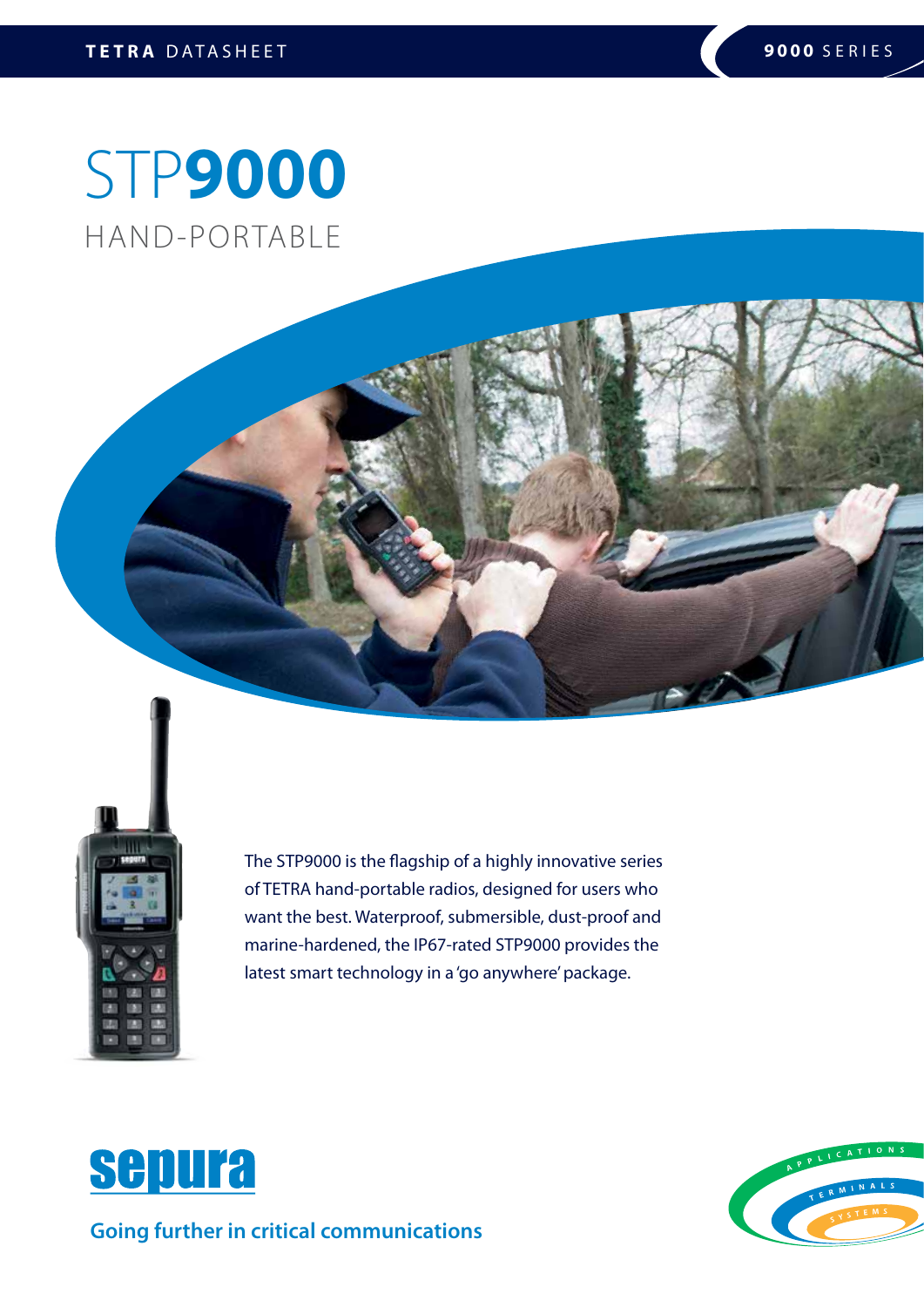# STP**9000** is a rugged TETRA HAND-PORTABLE

### **NAVI-KNOB™ OPERATION**

In combination with the mode key, provides simple and quick access to talkgroups, user profile selection and status messaging as well as simply adjusting the volume

### **BLUETOOTH MODULE**

Allows interaction with a wide range of wireless accessories. Conforms with ETSI PTT command as extension of headset profile, thus allowing use of newly emerging rugged, professional Bluetooth-enabled accessories

### **RFID TAG**

Facilitates access control solutions, tracking of pool-issued radios and potential for integration with back-end systems

### **LARGE TACTILE PRESS-TO-TALK KEY**

Large, easy to find and glove-friendly

### **MAN-DOWN PERSONAL SAFETY**

Multi-dimensional motion sensing technology automatically provides man-down detection and summons assistance

### **PRODUCT DESIGN**

The STP9000 leverages the tough technology developed for Sepura's STP8X Intrinsically-Safe series to deliver a market-leading IP67 package, proven to perform in the most demanding operational environments

### **EMERGENCY OPERATION**

Easy to locate, protected from accidental operation, but simple to activate in a real emergency. Now with a "wake-on-alarm" feature allowing users to summons assistance even if the STP is switched off

### **SMA ANTENNA CONNECTOR**

Delivers 1.8 watts of RF power in TMO, DMO and Repeater Modes. Increases range, thus extending network and direct mode coverage

### **MISSED EVENT INDICATOR**

senura

A blue LED indicates that a call/ message has been missed. The soft key next to the LED can be configured to display a list of missed calls/messages

**Robustness –** The STP9000 boasts an IP67 (submersible, waterproof and dustproof) environmental protection rating, which means that it will still function after having been submerged in up to 1m of water for up to 30 minutes. In addition, new Connector Protector technology provides **marine-hardened protection** against the corrosive damage that salt water and salt fog can cause to exposed connectors.



**Improved ease of use –** The STP9000 provides an enhanced user interface, which offers three different presentation styles, which users can select according to their personal preference:

- Compatibility mode allows existing Sepura users to be immediately familiar with the STP9000.
- Grid and list modes will appear familiar to new users who may be accustomed to user interfaces on smartphones or other GSM devices, rather than a radio.

These new presentation styles lower training costs for both new and existing Sepura users.



**Resource and information management –** Tracking radios, particularly in a pooled system, can be difficult, so the STP9000's **built-in RFID tag** will be of considerable benefit to many users. In addition, the micro SD card slot makes it easy to store and manage data, such as photos, maps, missing person information and hazardous chemical data.

**Enhanced user safety –** The STP9000 features a wide range of features to enhance user safety. In addition to lone-worker, Man-Down, enhanced GPS and STProtect capability, the **Wake-On-Alarm** feature, which enables the STP9000 to be switched on and make an emergency call by simply pressing the emergency button, also helps to protect users.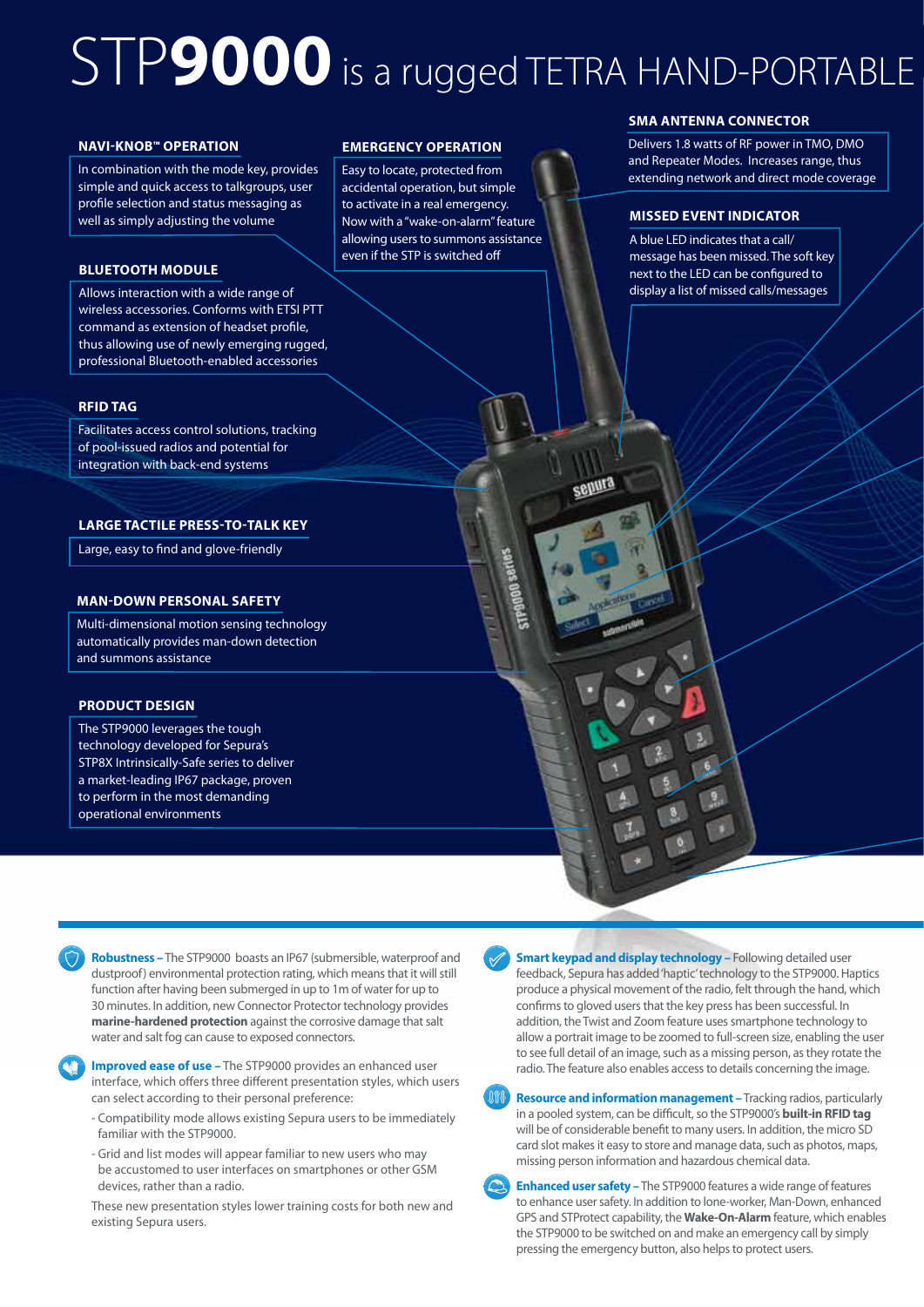### **LARGE, SUNLIGHT-VISIBLE, COLOUR DISPLAY**

Featuring an enhanced user interface, which offers three presentation styles to suit user preferences. Dual illumination technology ensures screen clarity under all light conditions

### **SEPURA PICTURE MESSAGE**

Allows the radio to securely receive images and any associated text, permitting simultaneous distribution to multiple user groups via SDS

### **RUGGED ACCESSORY CONNECTOR**

Ensures a reliable connection with a wide range of audio accessories

### **SMART MENU**

Customer-defined smart menus give intuitive access to hundreds of soft key features

### **ERGONOMIC KEYPAD**

Large, well-spaced keys, enhanced by haptic technology, which allows the user to feel a key press, even through thick gloves

### **POWERFUL AUDIO**

Large loudspeaker delivers outstanding audio, even in the noisiest environments

### **STPROTECT MODULE**

An option which enables use of Sepura's STProtect indoor location and Lone Worker solution. Facilitates indoor tracking where GPS-based tracking is not possible

### **BOTTOM CONNECTOR**

Featuring Connector Protector technology to provide protection from corrosive salt water and salt fog

### HAND-PORTABLE **9000** SERIES

- › **Robust, 'tough technology'** inherited from state-of-the-art development for the STP8X ATEX/IECEX radio
- › **Market-leading IP67** (submersible, waterproof and dustproof) rating
- › High power RF and audio, with **improved full-duplex audio** experience
- › Intuitive, enhanced UI, with **3 presentation styles** (grid, list and compatibility modes)
- › **Integral RFID tag** allows rapid asset tracking of pool-issued radios
- › **Fully integrated Bluetooth**™ option
- > Enhanced key tactility through **haptic-based technology**
- › **Man-Down** automatically summons assistance

### › **Wake-On-Alarm** activation

- › **Micro-SD** memory card slot
- › **End-to-End encryption** option
- › **DMO Repeater ready** (frequency efficient Type 1A option) with call participation
- › **Smart building blocks** adding advanced WAP and MicroSD card functionality allows users to 'build' smart solutions to meet operational challenges
- › A wide range of **market-leading accessories**, designed for a wide range of public safety, industrial and other users
- › Supported by Sepura's marketleading software tools, including **Radio Manager 2** which helps organisations to lower cost of ownership by making fleet re-programming easier

Highly innovative, designed for critical communication users who demand the very best TETRA radios



**Reduced cost of ownership –** The STP9000 is compatible **not only with all audio accessories**, batteries and chargers from Sepura's STP8000 hand-portable range, but also with its market-leading Radio Manager 2 fleet management tool and CMC encryption management suite - all factors which help organisations to maximise the value of existing investments.



**Indoor location capability –** An **STProtect module** can be optionally fitted within the radio. This is a key element of the STProtect complete indoor location and lone worker protection solution. In areas where GPS signals cannot penetrate, it allows organisations such as prisons, airports and industrial sites to track and protect lone workers, locate employees, control access to restricted areas and ensure pre-defined security patrol routes are being adhered to.



**Bluetooth functionality -** by adding trusted device and master pairing features, the potential uses of Bluetooth have been widened considerably. Implementation of the ETSI PTT Bluetooth command as an extension of

the headset profile enables use of the newly-emerging range of rugged, professional, wireless accessories.

**Short data applications -** Short data applications (SDAs) allow the user to simply and intelligently interact with a back-end IT system. Built and deployed on Radio Manager 2, SDAs allow the automation of work flows, job allocation and remote control capabilities. They also allow the user to rapidly access a remote database. SDAs have been demonstrated to improve the effectiveness of users, thus saving organisations valuable time and money.

**MicroSD card -** Complete WAP sites can now be encrypted and stored on the MicroSD card conveniently and quickly via Radio Manager 2. For the first time users can access up to 4GB of data, images and text, organised into a convenient and intuitive WAP site.

SDS text messages can now contain URL shortcuts that takes the user directly to data on the local WAP site stored on the SD card, or to a backend WAP site accessed via TETRA. These powerful features allow the rapid dissemination of data to targeted users, such as missing person information.